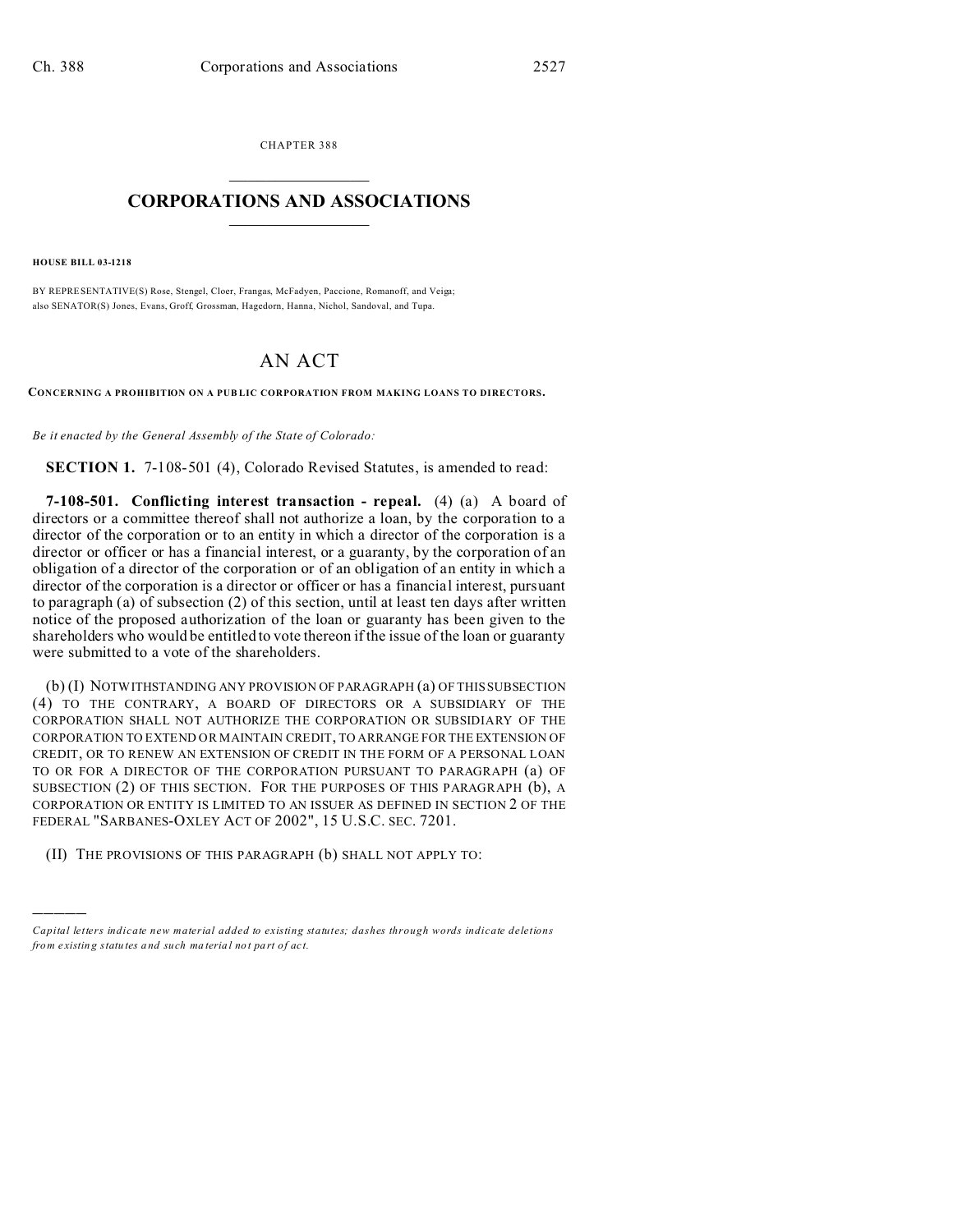(A) AN EXTENSION OF CREDIT OR GUARANTY MAINTAINED BY A CORPORATION OR ENTITY ON THE EFFECTIVE DATE OF THIS ACT, SO LONG AS THERE IS NO MATERIAL MODIFICATION MADE TO THE EXTENSION OF CREDIT OR GUARANTY OR THE EXTENSION OF CREDIT OR GUARANTY IS NOT RENEWED;

(B) AN EXTENSION OF CREDIT OR GUARANTY FOR A HOME IMPROVEMENT LOAN OR MANUFACTURED HOME LOAN UNDER SECTION 5 OF THE FEDERAL "HOME OWNER'S LOAN ACT", 12 U.S.C. SEC. 1464;

(C) AN EXTENSION OF CREDIT OR GUARANTY FOR A CONSUMER CREDIT LOAN AS DEFINED IN THE FEDERAL "TRUTH IN LENDING ACT", 15 U.S.C. SEC. 1602;

(D) AN EXTENSION OF CREDIT UNDER AN OPEN END CREDIT PLAN PURSUANT TO SECTION 103 OF THE FEDERAL "TRUTH IN LENDING ACT", 15 U.S.C. SEC. 1602;

(E) AN EXTENSION OF CREDIT FROM A CHARGE CARD PURSUANT TO THE FEDERAL "TRUTH IN LENDING ACT", 15 U.S.C. SEC. 1637 (c) (4) (e);

(F) AN EXTENSION OF CREDIT BY A BROKER OR DEALER THAT BUYS, TRADES, OR CARRIES SECURITIES PERMITTED UNDER RULES OF THE BOARD OF GOVERNORS OF THE FEDERAL RESERVE SYSTEM TO AN EMPLOYEE TO BUY, TRADE, OR CARRY SECURITIES; EXCEPT THAT SUCH EXTENSION OF CREDIT SHALL NOT INCLUDE AN EXTENSION OF CREDIT THAT WOULD BE USED TO PURCHASE STOCK OF THE CORPORATION OR ENTITY EMPLOYING SUCH EMPLOYEE; OR

(G) AN EXTENSION OF CREDIT THAT IS SUBJECT TO 12 CFR 215 OR 12 CFR 223, AS AMENDED, OR ANY RULE PROMULGATED BY THE DIVISION OF BANKING.

(III) AN EXTENSION OF CREDIT PURSUANT TO SUBPARAGRAPH (II) OF THIS PARAGRAPH (b) SHALL BE ISSUED IN TERMS NO MORE FAVORABLE THAN TERMS OFFERED TO A MEMBER OF THE PUBLIC FOR AN EXTENSION OF CREDIT GENERALLY MADE AVAILABLE TO A MEMBER OF THE PUBLIC, AND MADE IN THE ORDINARY COURSE OF BUSINESS.

(IV) SUBPARAGRAPHS (I) TO (III) OF THIS PARAGRAPH (b) ARE REPEALED AS OF THE EFFECTIVE DATE OF ANY FEDERAL LAW THAT WOULD PERMIT ANY ACTIVITY DESCRIBED IN THIS PARAGRAPH (b).

**SECTION 2. Effective date - applicability.** (1) This act shall take effect at 12:01 a.m. on the day following the expiration of the ninety-day period after final adjournment of the general assembly that is allowed for submitting a referendum petition pursuant to article V, section 1 (3) of the state constitution; except that, if a referendum petition is filed against this act or an item, section, or part of this act